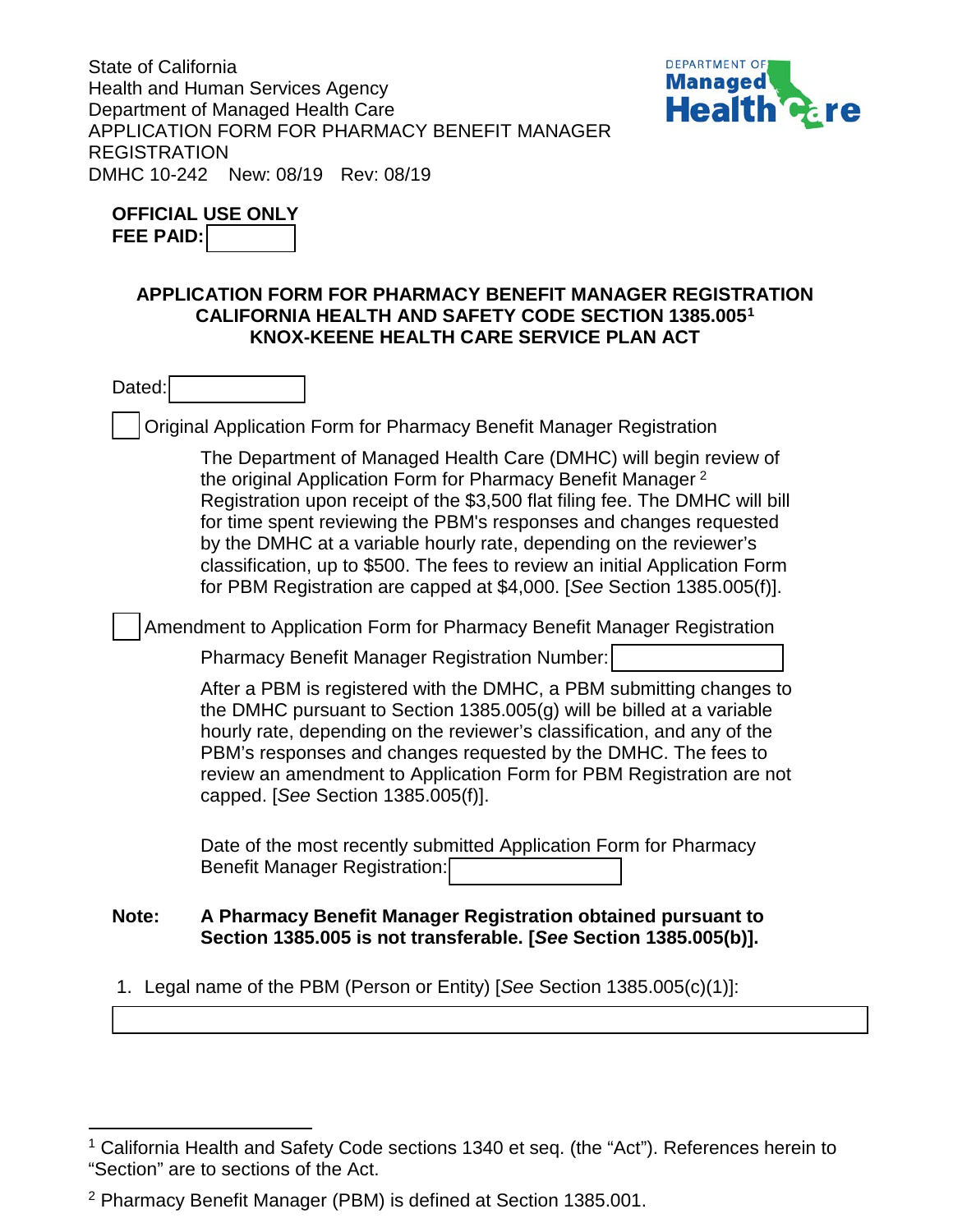Fictitious name(s) used in connection with the operation of the PBM [*See* Section 1385.005(c)(1)]:

*If none, specify "N/A"*

2. Address of the PBM [*See* Section 1385.005(c)(2)]:

*Street Address or PO Box Number*

*City, State and Zip Code*

Mailing Address, if different [*See* Section 1385.005(c)(2)]:

*Street Address or PO Box Number*

*City, State and Zip Code*

Phone Number of PBM (include area code) [*See* Section 1385.005(c)(2)]:

Email Address of PBM:

3. Identify by legal name and dba each health care service plan<sup>3</sup> with which the PBM contracts in the state of California. (If space is insufficient, please file an attachment to the application form and title the attachment "Response to Item 3").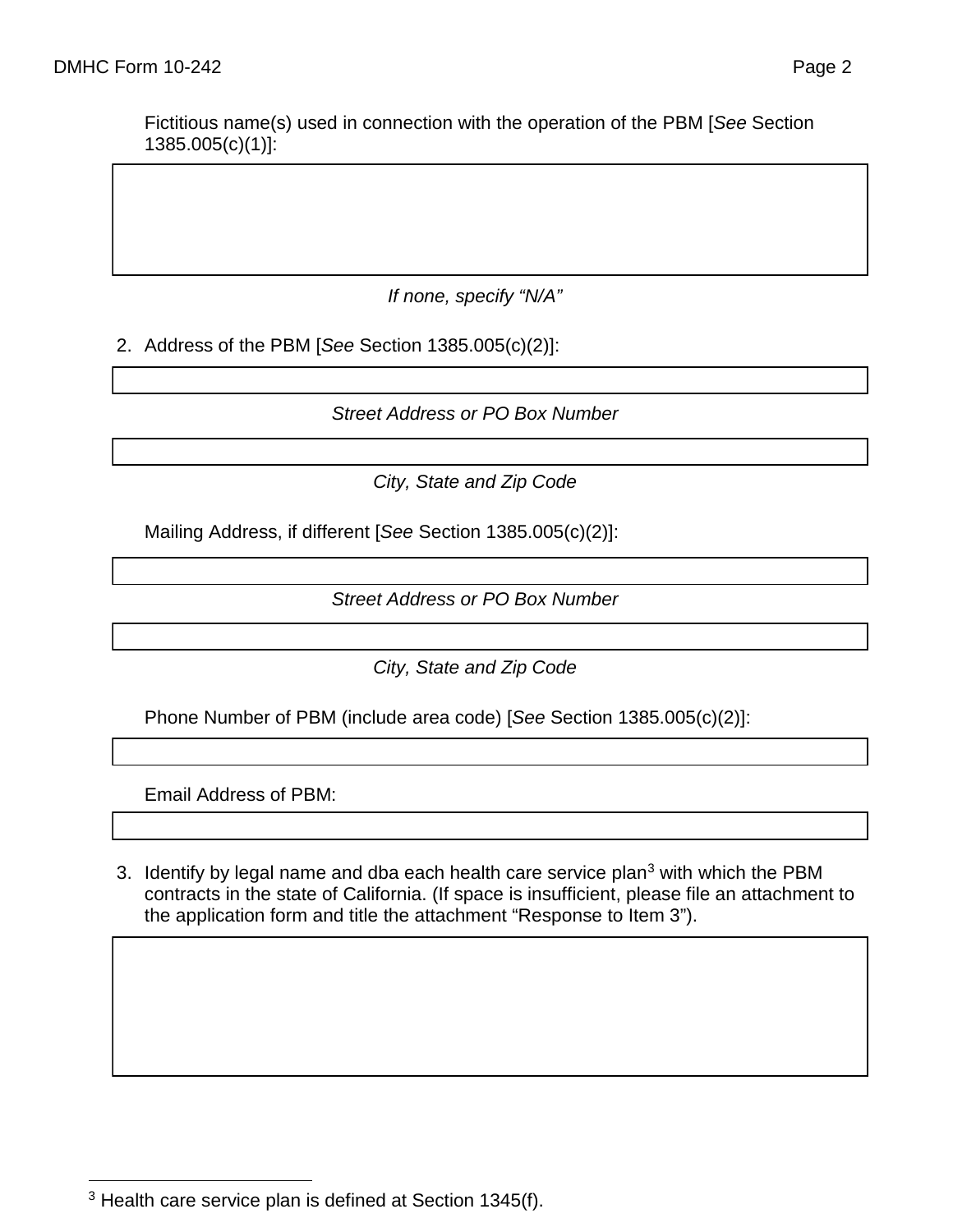4. Identify all of the health care service plans' product lines for which the PBM contracts in the state of California. Check all that apply.

| <b>EPO</b> Individual | <b>EPO Large Group</b> | <b>EPO Small Group</b> |
|-----------------------|------------------------|------------------------|
| HMO Individual        | <b>HMO Large Group</b> | <b>HMO Small Group</b> |
| <b>HSP Individual</b> | <b>HSP Large Group</b> | <b>HSP Small Group</b> |
| Medi-Cal              | POS Individual         | POS Large Group        |
| POS Small Group       | PPO Individual         | PPO Large Group        |
| PPO Small Group       | <b>IHSS</b>            | Cal-MediConnect        |
| <b>Healthy Kids</b>   | MCAP (AIM)             | Medicare               |
| <b>MRMIP</b>          | Other (please specify) |                        |

5. Name of the PBM's agent for service of process in the state of California [*See* Section 1385.005(c)(3)]:

Address of the PBM's agent for service of process in the state of California [*See* Section 1385.005(c)(3)]:

*Street Address or PO Box Number*

*City, State and Zip Code*

Mailing Address, if different [*See* Section 1385.005(c)(3)]:

*Street Address or PO Box Number*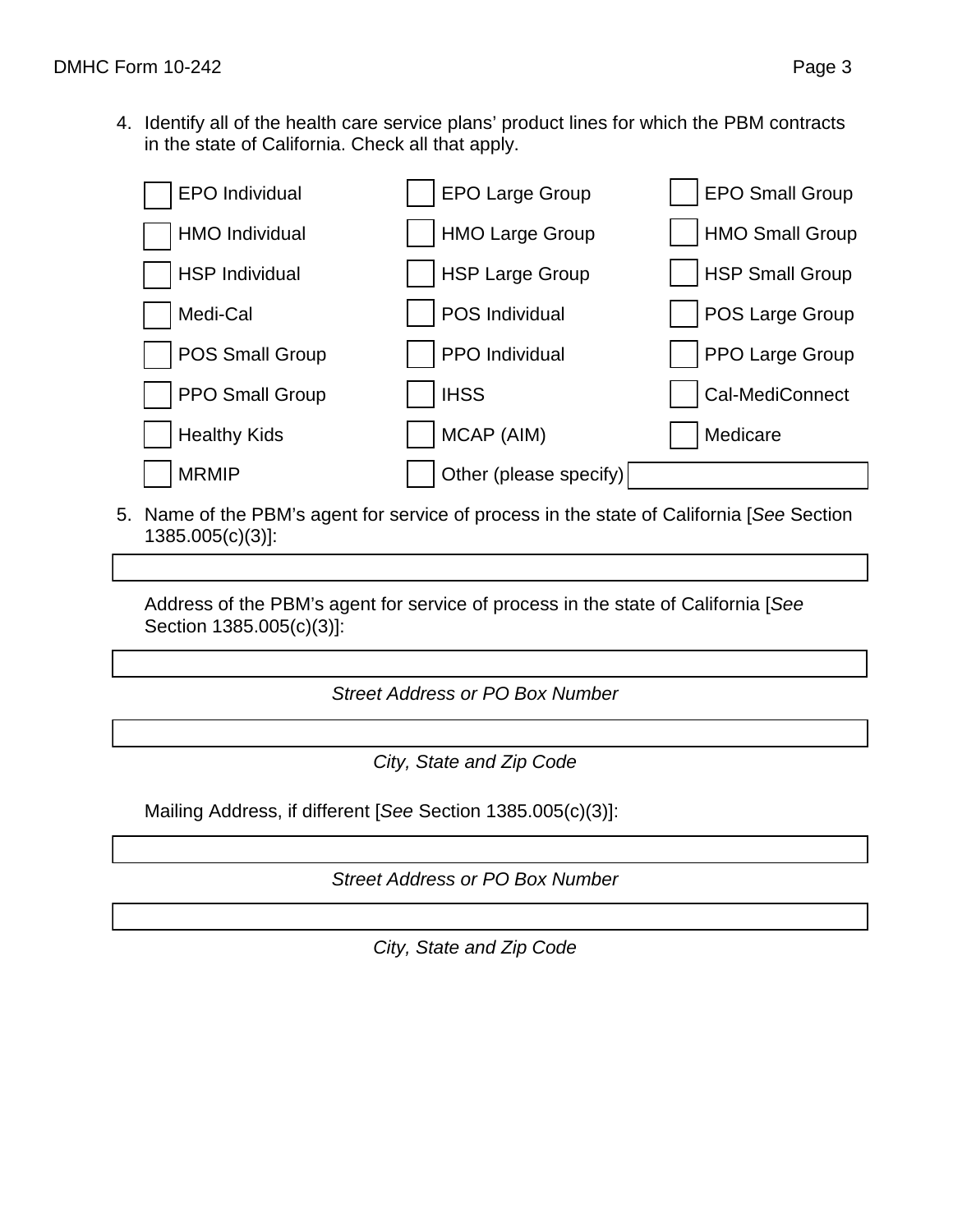- 6. Name and address of each person beneficially interested<sup>4</sup> (Person or Entity) in the PBM, but limit to including those persons who own the five largest interests in the PBM. (The DMHC reserves the right to request the names and addresses of all persons beneficially interested.). If there are fewer than five persons beneficially interested, the PBM need not use all of the fields provided below. [*See* Section 1385.005(c)(4)]:
	- a.i. Name of person beneficially interested [*See* Section 1385.005(c)(4)]:

*Full Name - First, Middle, and Last Name or Entity*

a.ii. Address [*See* Section 1385.005(c)(4)]:

*Street Address or PO Box Number*

*City, State and Zip Code*

a.iii. Mailing Address, if different:

*Street Address or PO Box Number*

*City, State and Zip Code*

b.i. Name of person beneficially interested [*See* Section 1385.005(c)(4)]:

*Full Name - First, Middle, and Last Name or Entity*

- 1. If the PBM is a partnership or other unincorporated association, each partner or member [*See* Section 1385.005(h)(1)].
- 2. If the PBM is a corporation, each of its officers, directors, and stockholders, provided that a natural person shall not be deemed to be beneficially interested in a nonprofit corporation [*See* Section 1385.005(h)(2)].
- 3. If the PBM is a limited liability company, each officer, manager, or member [*See* Section 1385.005(h)(3)].

<sup>&</sup>lt;sup>4</sup> For purposes of this section, "person beneficially interested" with respect to a PBM means and includes the following [*See* Section 1385.005(h)]:  $\overline{a}$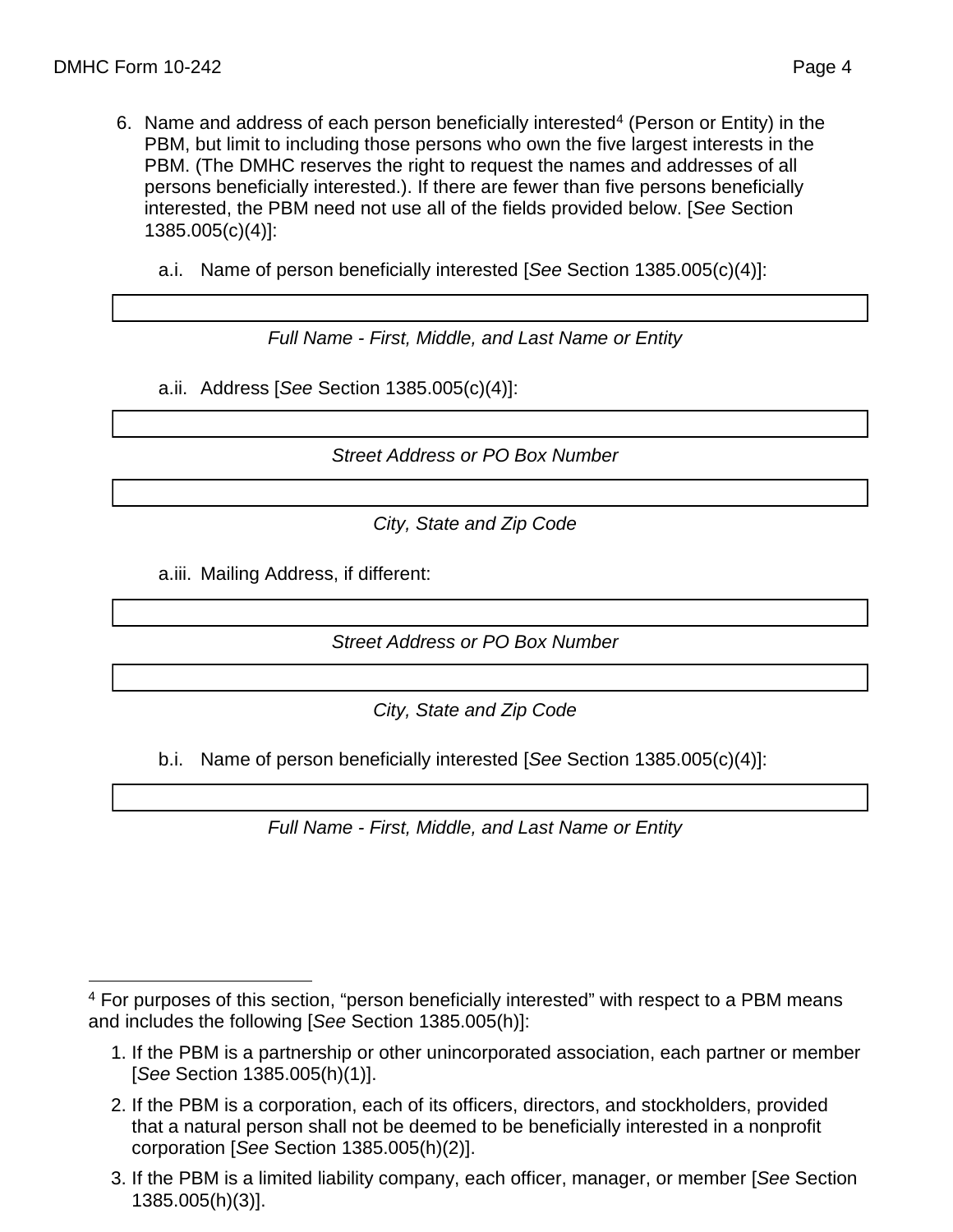b.ii. Address [*See* Section 1385.005(c)(4)]:

#### *Street Address or PO Box Number*

*City, State and Zip Code*

b.iii. Mailing Address, if different:

*Street Address or PO Box Number*

*City, State and Zip Code*

c.i. Name of person beneficially interested [*See* Section 1385.005(c)(4)]:

*Full Name - First, Middle, and Last Name or Entity*

c.ii. Address [*See* Section 1385.005(c)(4)]:

*Street Address or PO Box Number*

*City, State and Zip Code*

c.iii. Mailing Address, if different:

*Street Address or PO Box Number*

*City, State and Zip Code*

d.i. Name of person beneficially interested [*See* Section 1385.005(c)(4)]:

*Full Name - First, Middle, and Last Name or Entity*

d.ii. Address [*See* Section 1385.005(c)(4)]: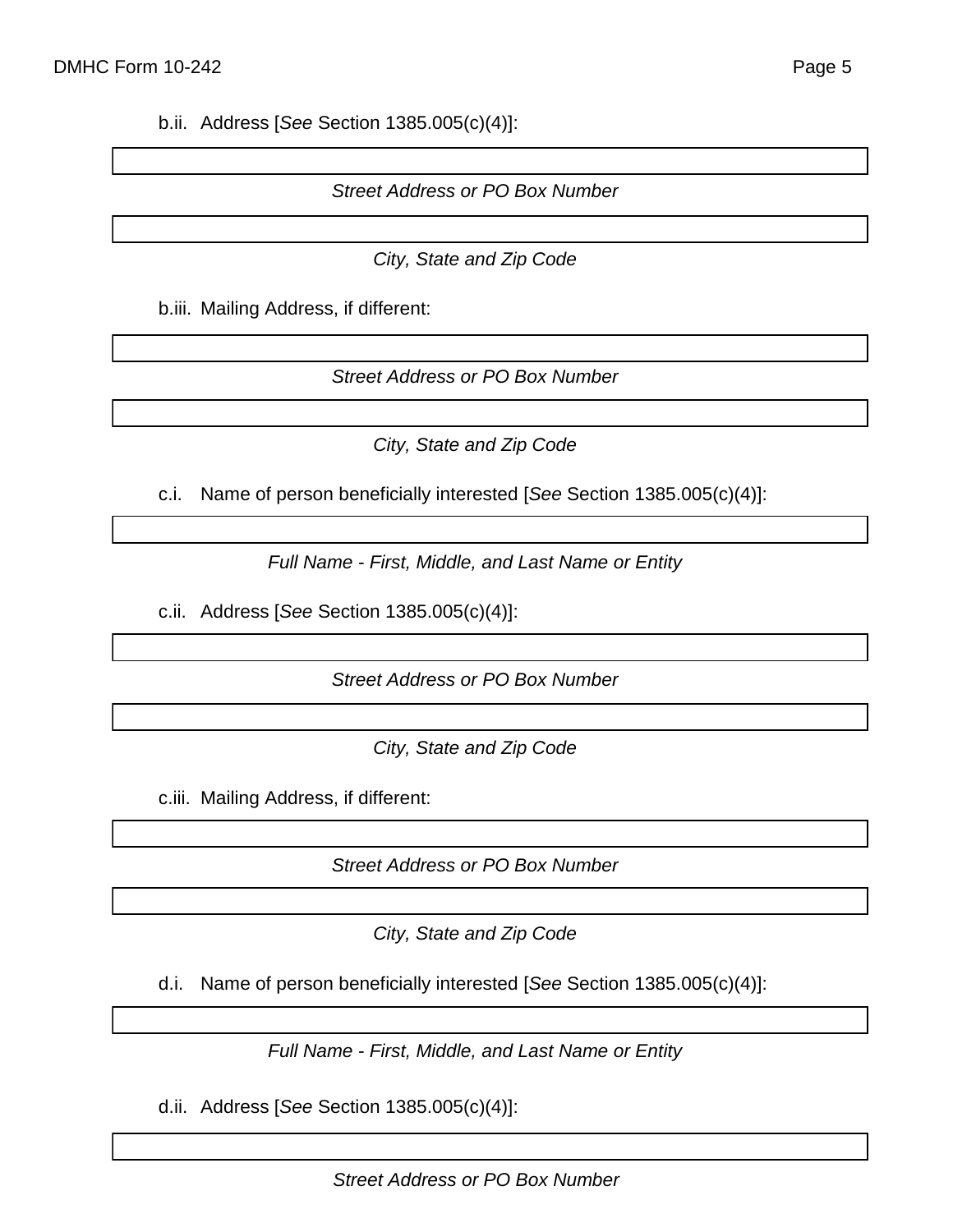## *City, State and Zip Code*

d.iii. Mailing Address, if different:

*Street Address or PO Box Number*

*City, State and Zip Code*

e.i. Name of person beneficially interested [*See* Section 1385.005(c)(4)]:

*Full Name - First, Middle, and Last Name or Entity*

e.ii. Address [*See* Section 1385.005(c)(4)]:

*Street Address or PO Box Number*

*City, State and Zip Code*

e.iii. Mailing Address, if different:

*Street Address or PO Box Number*

*City, State and Zip Code*

- 7. Names and addresses of the five key persons with management or control over the PBM. (The DMHC reserves the right to request the names and addresses of all persons with management or control over the PBM). If there are fewer than five key persons, the PBM need not use all of the fields provided below. [*See* Section 1385.005(c)(5)]:
	- a.i. Name of person with management or control over PBM [*See* Section 1385.005(c)(5)]:

*Full Name - First, Middle, and Last Name or Entity*

a.ii. Address [*See* Section 1385.005(c)(5)]:

*Street Address or PO Box Number*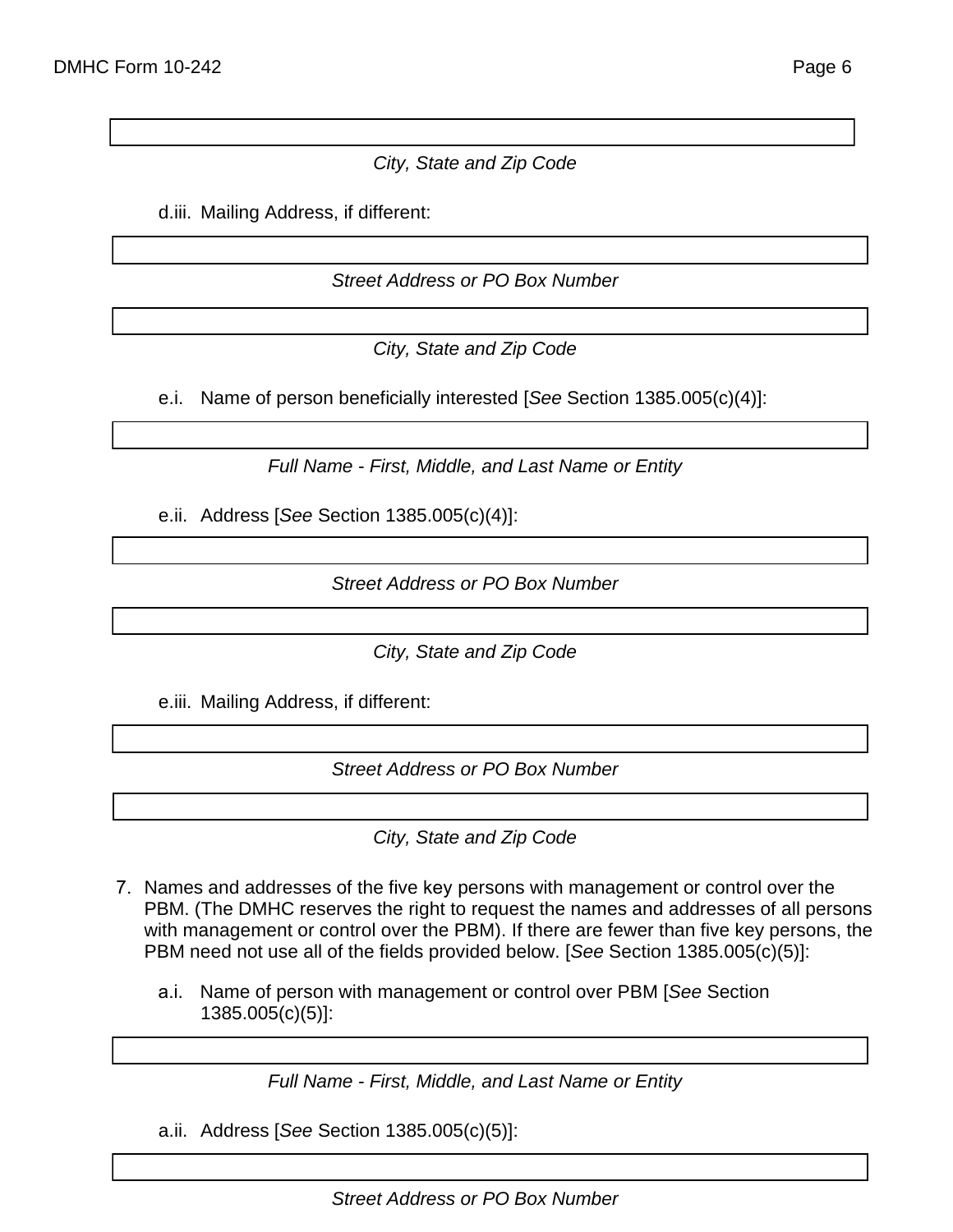#### *City, State and Zip Code*

a.iii. Mailing Address, if different:

*Street Address or PO Box Number*

*City, State and Zip Code*

b.i. Name of person with management or control over PBM [*See* Section 1385.005(c)(5)]:

*Full Name - First, Middle, and Last Name or Entity*

b.ii. Address [*See* Section 1385.005(c)(5)]:

*Street Address or PO Box Number*

*City, State and Zip Code*

b.iii. Mailing Address, if different:

*Street Address or PO Box Number*

*City, State and Zip Code*

c.i. Name of person with management or control over PBM [*See* Section 1385.005(c)(5)]:

*Full Name - First, Middle, and Last Name or Entity*

c.ii. Address [*See* Section 1385.005(c)(5)]:

*Street Address or PO Box Number*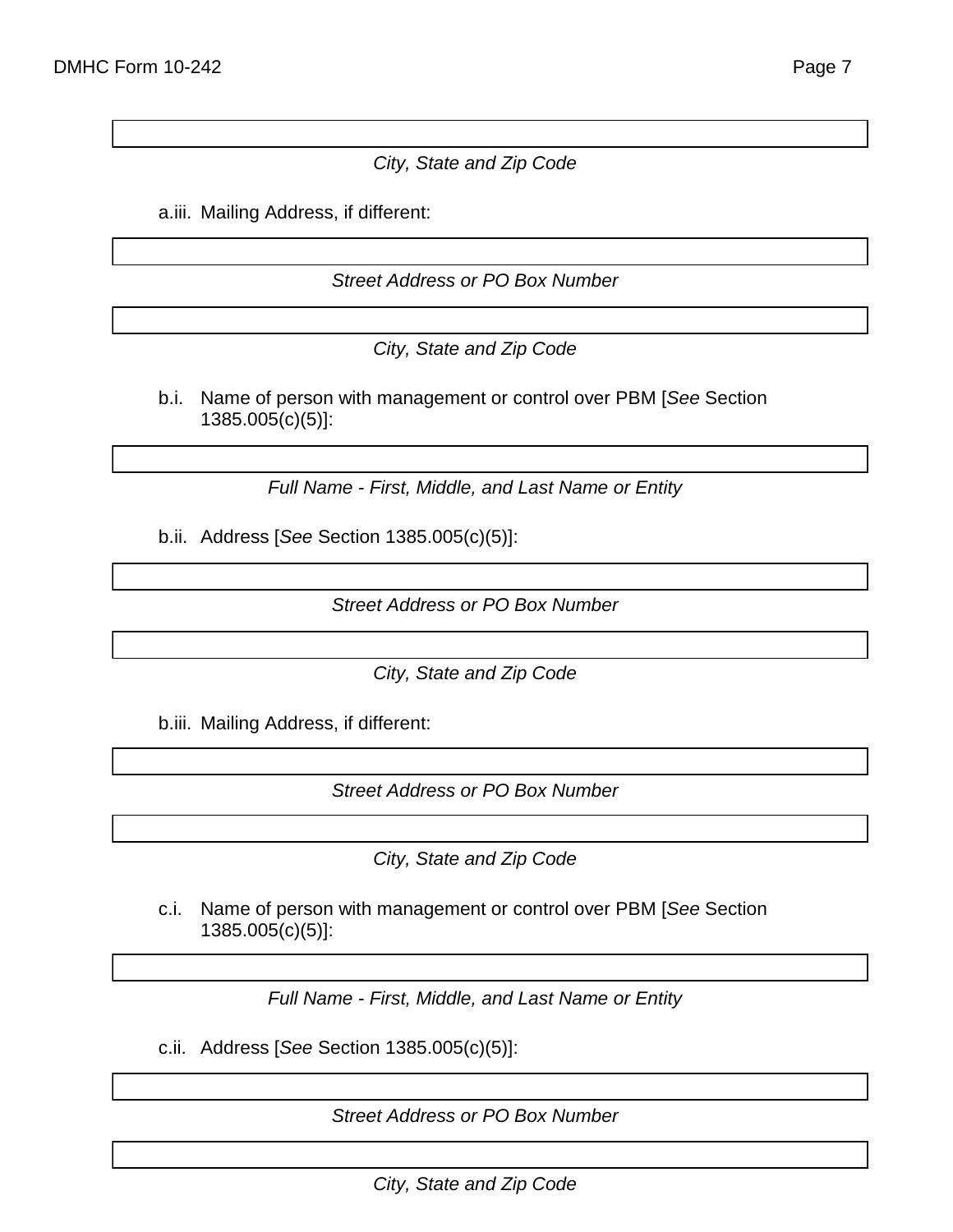c.iii. Mailing Address, if different:

#### *Street Address or PO Box Number*

- *City, State and Zip Code*
- d.i. Name of person with management or control over PBM [*See* Section 1385.005(c)(5)]:

*Full Name - First, Middle, and Last Name or Entity*

d.ii. Address [*See* Section 1385.005(c)(5)]:

*Street Address or PO Box Number*

*City, State and Zip Code*

d.iii. Mailing Address, if different:

*Street Address or PO Box Number*

*City, State and Zip Code*

e.i. Name of person with management or control over PBM [*See* Section 1385.005(c)(5)]:

*Full Name - First, Middle, and Last Name or Entity*

e.ii. Address [*See* Section 1385.005(c)(5)]:

*Street Address or PO Box Number*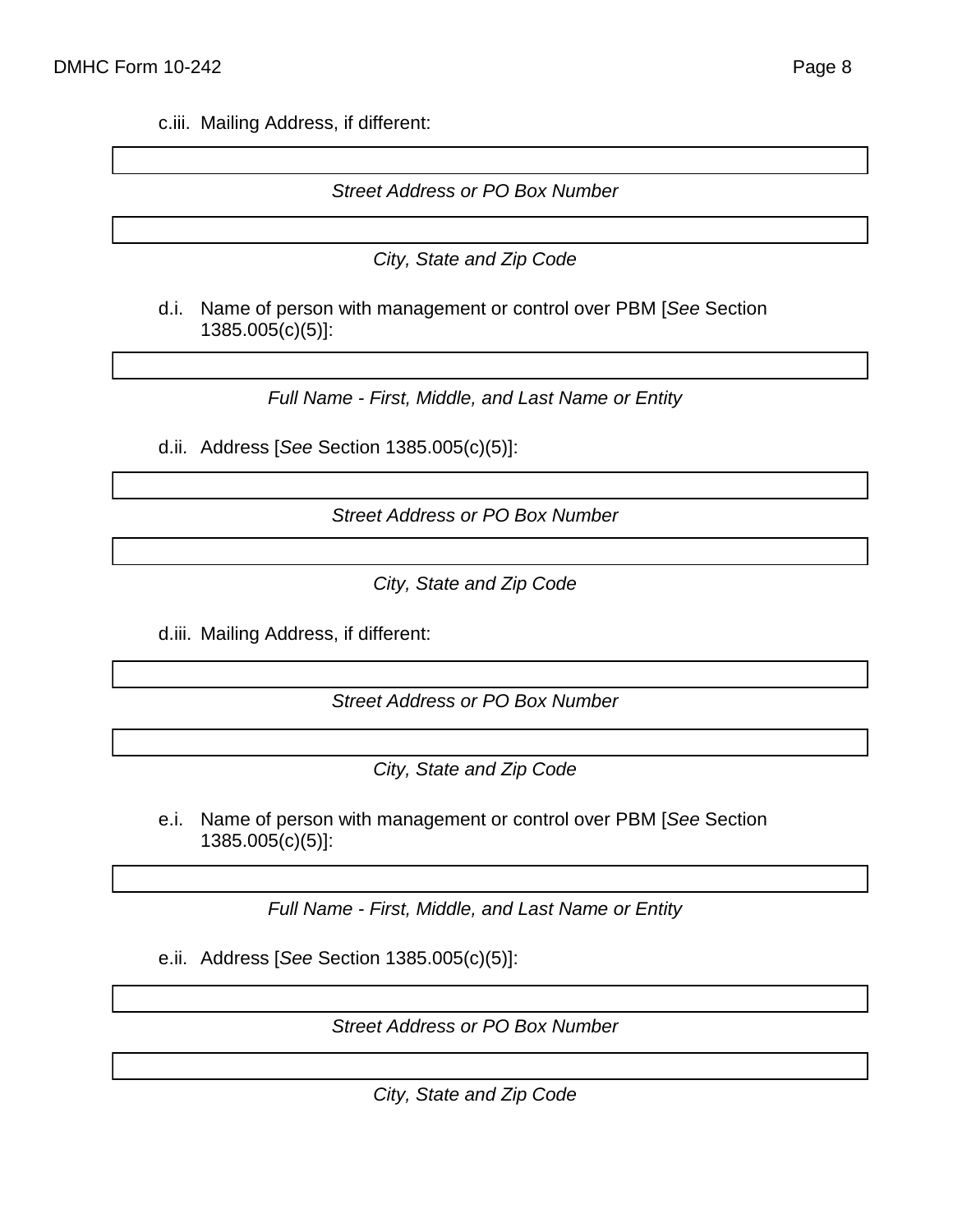e.iii. Mailing Address, if different:

| <b>Street Address or PO Box Number</b>                                                                     |
|------------------------------------------------------------------------------------------------------------|
|                                                                                                            |
|                                                                                                            |
| City, State and Zip Code                                                                                   |
| 8. Indicate whether the PBM is structured as any of the following entities [See Section<br>$1385.005(d)$ : |
| Partnership                                                                                                |
| Other unincorporated association                                                                           |
| <b>Limited Liability Company</b>                                                                           |
| Corporation                                                                                                |
| Other - please describe                                                                                    |
|                                                                                                            |

9. Does the PBM have more than 5 partners, members, or stockholders? [*See* Section 1385.005(d)]:

Yes

If yes, please provide the name, address, usual occupation, and professional qualifications of each of the five partners, members, or stockholders who own **the 5 largest interests** in the PBM's entity in the fields provided below [*See* Section 1385.005(d)].

No

If no, please provide the DMHC with the name, address, usual occupation, and professional qualifications of **each** of the partners, members, or stockholders in the fields provided below. Please note, if PBM is responding no, the PBM need not use all of the fields provided below [*See* Section 1385.005(d)].

a.i. Name of partner, member, or stockholder [*See* Section 1385.005(d)]:

*Full Name - First, Middle, and Last Name or Entity*

a.ii. Address [*See* Section 1385.005(d)]: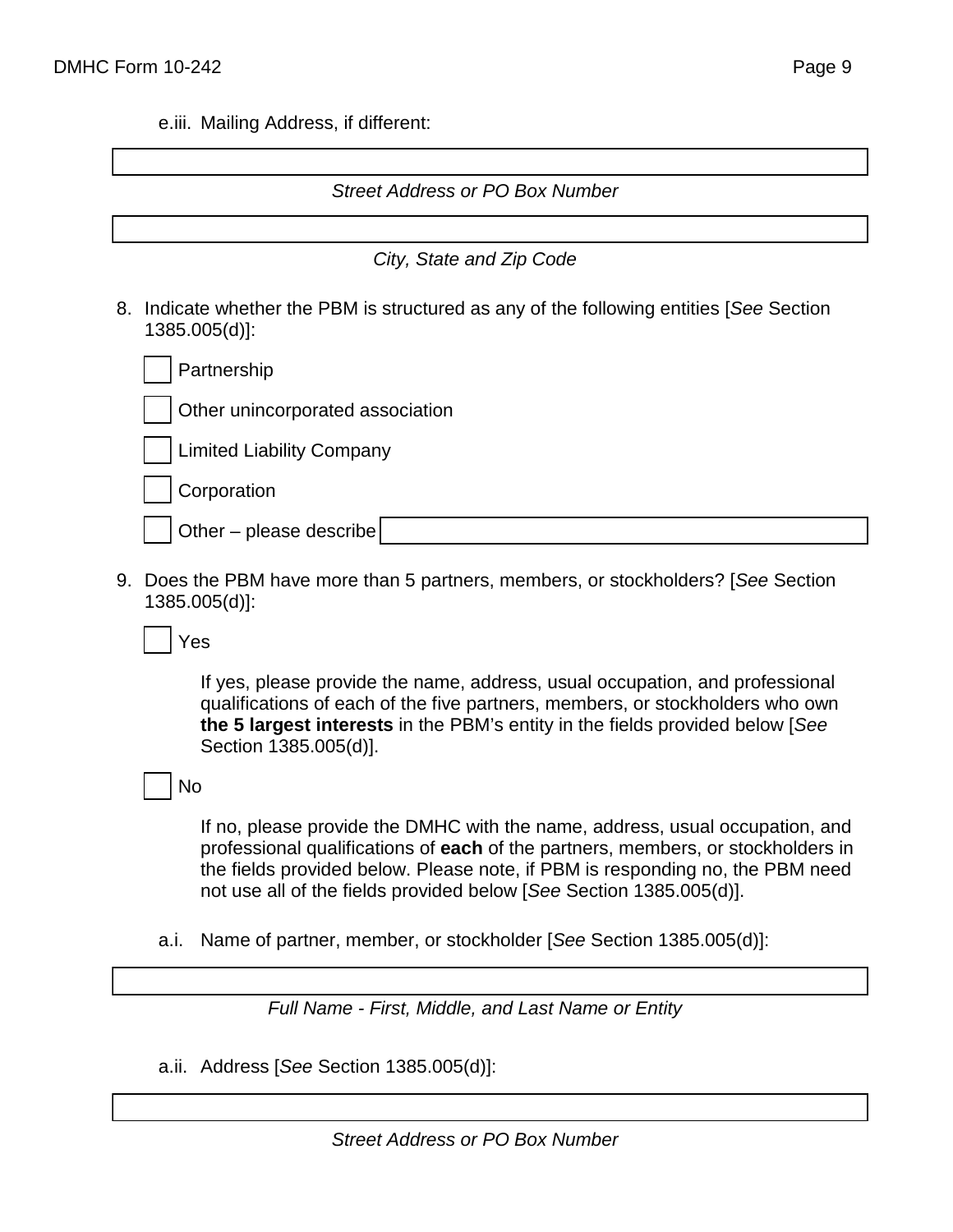## *City, State and Zip Code*

a.iii. Mailing Address, if different:

*Street Address or PO Box Number*

*City, State and Zip Code*

a.iv. Usual Occupation [*See* Section 1385.005(d)]:

a.v. Professional Qualifications [*See* Section 1385.005(d)]:

b.i. Name of partner, member, or stockholder [*See* Section 1385.005(d)]:

*Full Name - First, Middle, and Last Name or Entity*

b.ii. Address [*See* Section 1385.005(d)]:

*Street Address or PO Box Number*

*City, State and Zip Code*

b.iii. Mailing Address, if different:

*Street Address or PO Box Number*

*City, State and Zip Code*

b.iv. Usual Occupation [*See* Section 1385.005(d)]: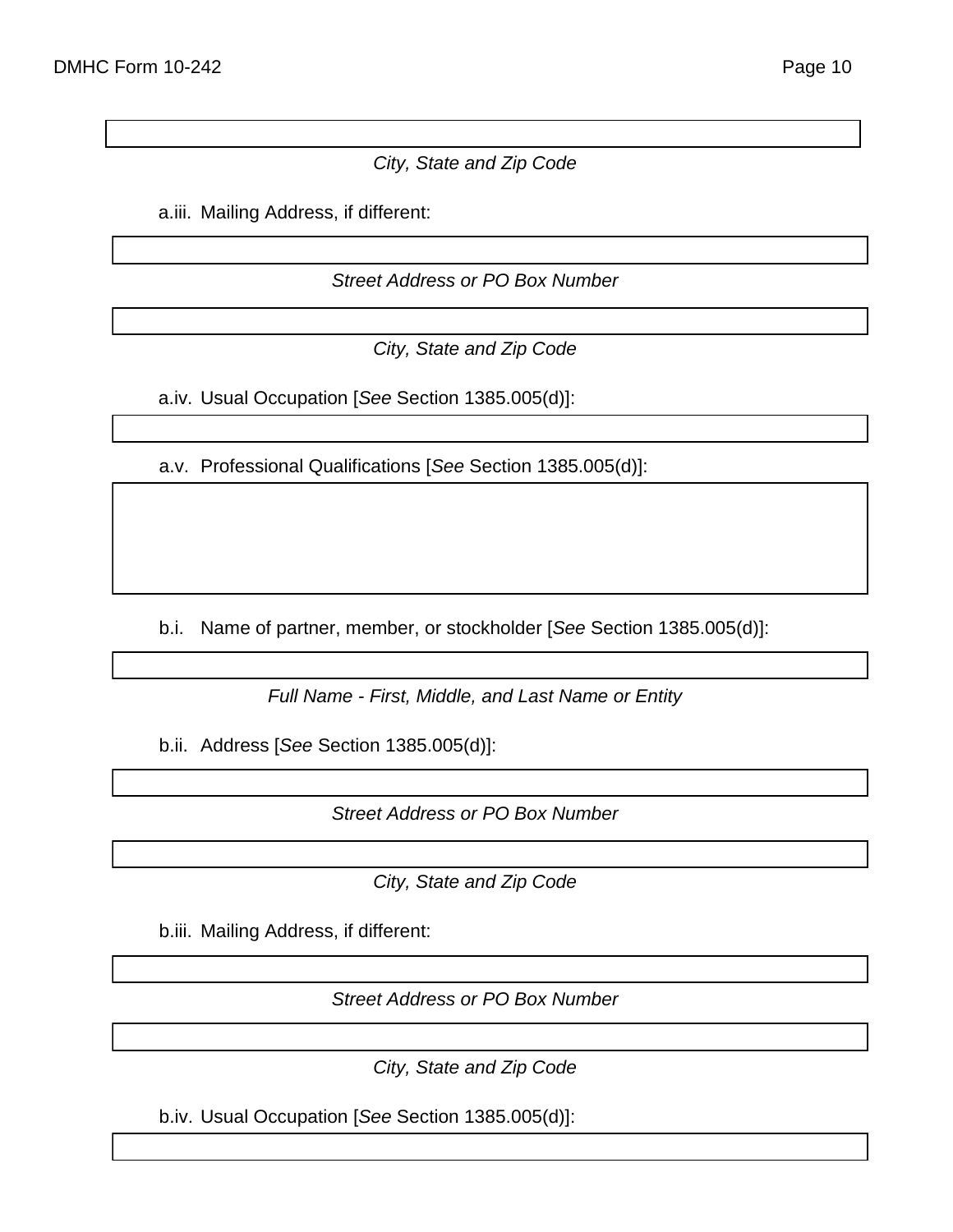b.v. Professional Qualifications [*See* Section 1385.005(d)]:

c.i. Name of partner, member, or stockholder [*See* Section 1385.005(d)]:

*Full Name - First, Middle, and Last Name or Entity*

c.ii. Address [*See* Section 1385.005(d)]:

*Street Address or PO Box Number*

*City, State and Zip Code*

c.iii. Mailing Address, if different:

*Street Address or PO Box Number*

*City, State and Zip Code*

c.iv. Usual Occupation [*See* Section 1385.005(d)]:

c.v. Professional Qualifications [*See* Section 1385.005(d)]:

d.i. Name of partner, member, or stockholder [*See* Section 1385.005(d)]:

*Full Name - First, Middle, and Last Name or Entity*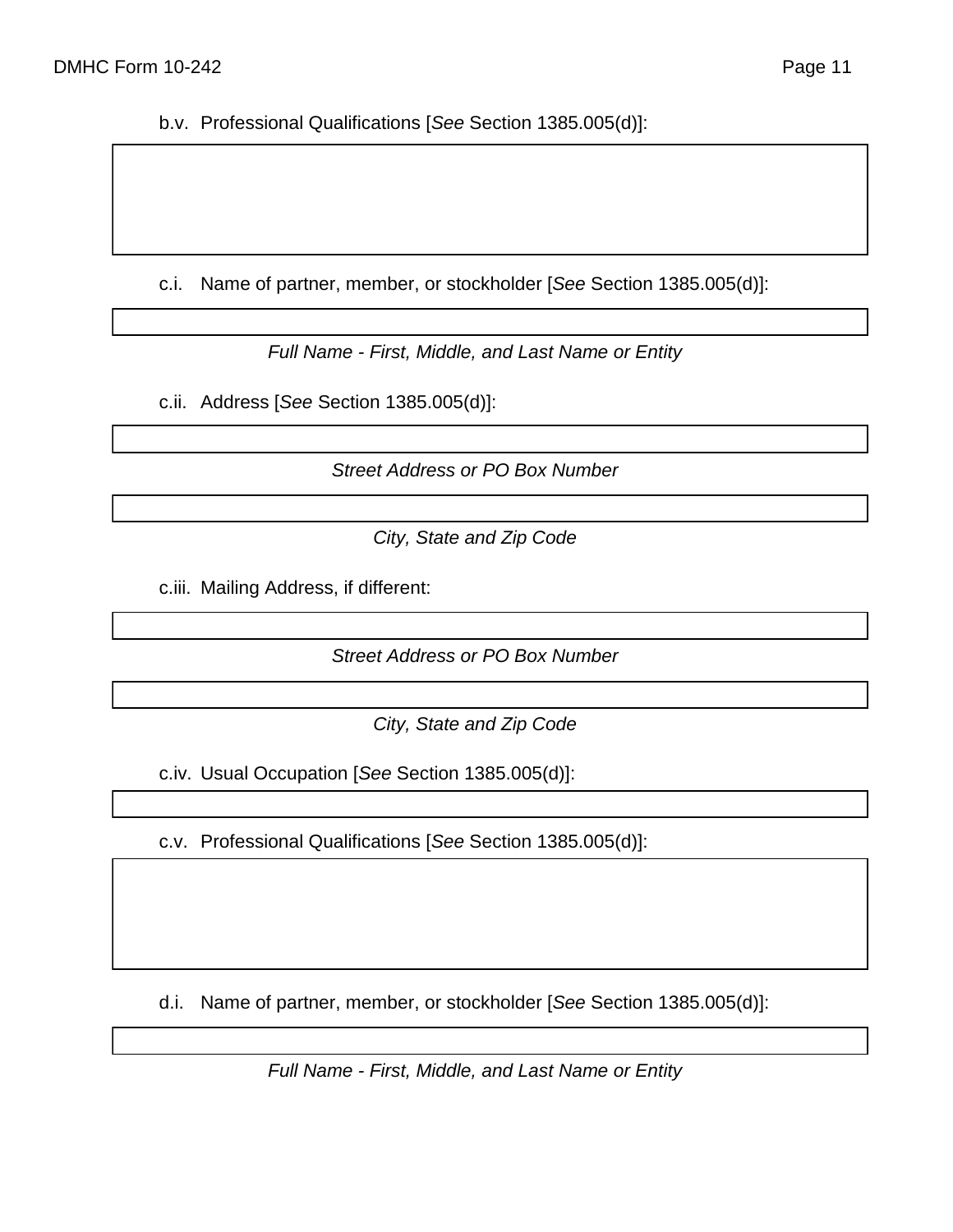d.ii. Address [*See* Section 1385.005(d)]:

*Street Address or PO Box Number*

*City, State and Zip Code*

d.iii. Mailing Address, if different:

*Street Address or PO Box Number*

*City, State and Zip Code*

d.iv. Usual Occupation [*See* Section 1385.005(d)]:

d.v. Professional Qualifications [*See* Section 1385.005(d)]:

e.i. Name of partner, member, or stockholder [*See* Section 1385.005(d)]:

*Full Name - First, Middle, and Last Name or Entity*

e.ii. Address [*See* Section 1385.005(d)]:

*Street Address or PO Box Number*

*City, State and Zip Code*

e.iii. Mailing Address, if different:

*Street Address or PO Box Number*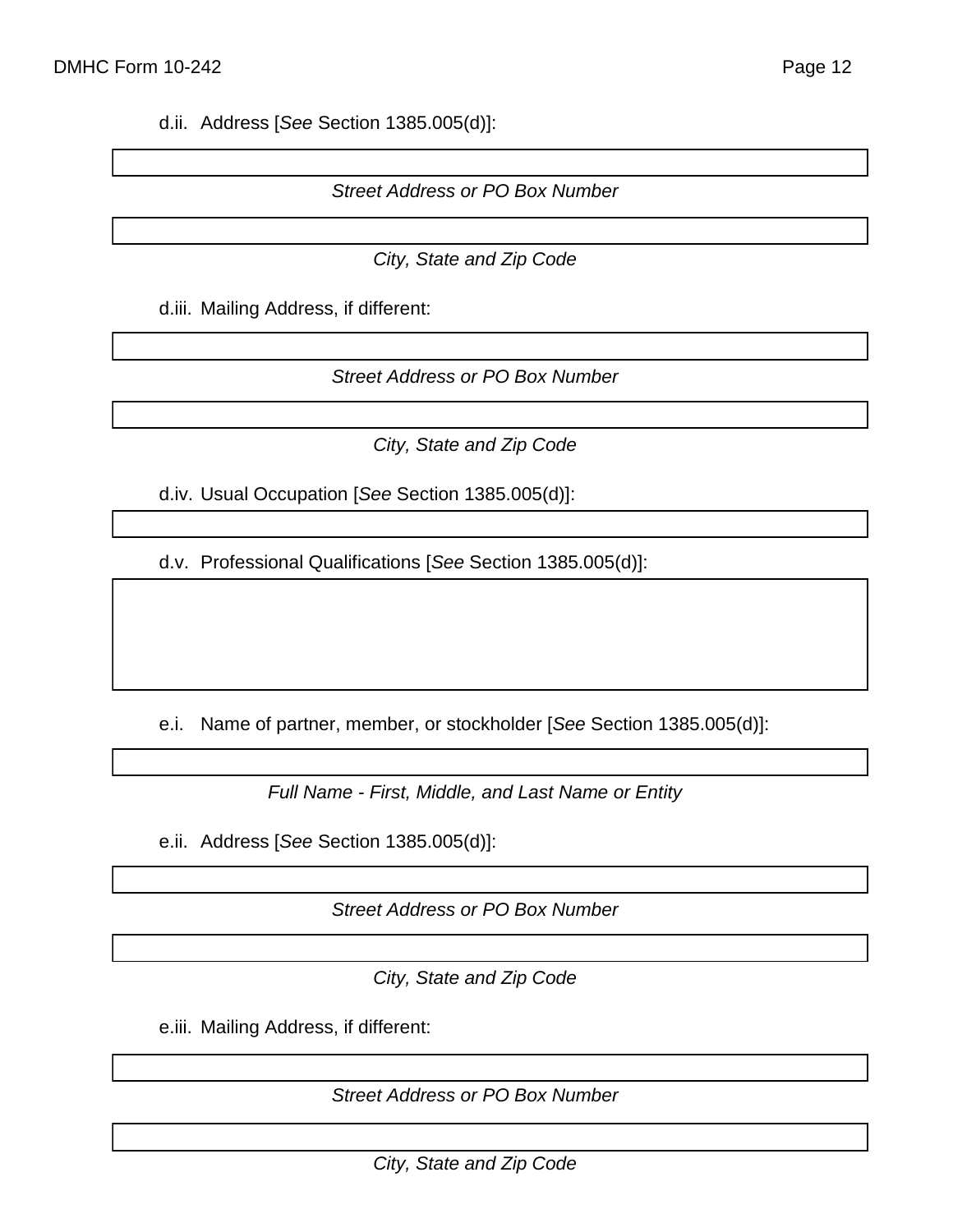e.iv. Usual Occupation [*See* Section 1385.005(d)]:

e.v. Professional Qualifications [*See* Section 1385.005(d)]:

10.Has the PBM been convicted of a felony or violated any of the provisions of Article 6.1? [*See* Section 1385.005(e)]:

| No      |
|---------|
| Y<br>es |

If yes, state the violation or describe the reason(s) that prevent the PBM from being able to comply with the requirements [*See* Section 1385.005(e)]:

11.PBM affirmations. Check below to affirm:

a. The PBM exercises good faith and fair dealing in the performance of its contractual duties to a health care service plan. [*See* Section 1385.004(a)(3)].

Yes No

If no, explain:

b. The PBM complies with the requirements of Chapter 9.5 (commencing with Section 4430) of Division 2 of the California Business and Professionals Code, as applicable. [*See* Section 1385.004(a)(4)].

| Yes |
|-----|
| No  |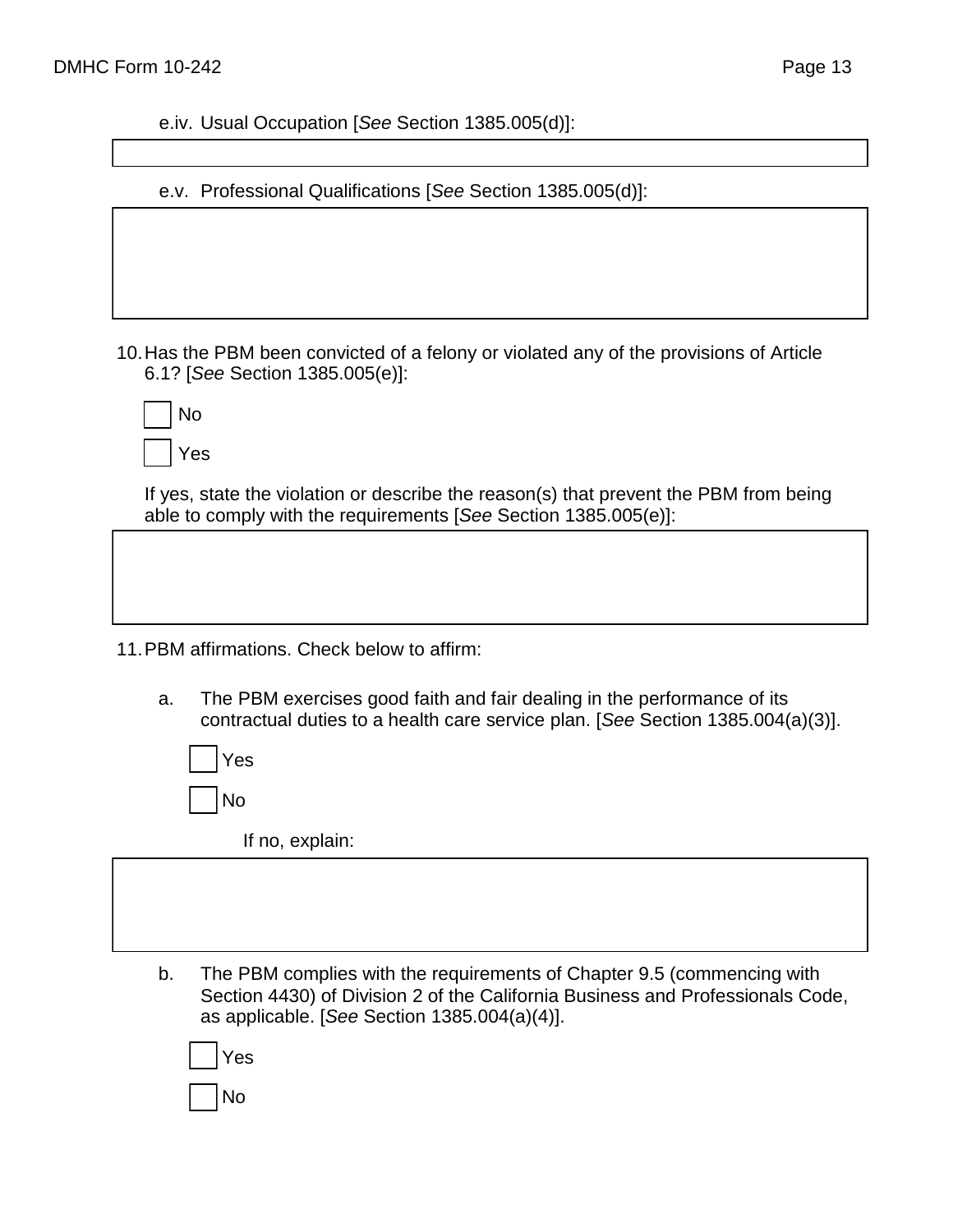If no, explain:

| C. | The PBM informs all pharmacists under contract with or subject to contracts<br>with the PBM of the pharmacist's rights to submit complaints to the DMHC<br>under Section 1371.39 and of the pharmacist's rights as a provider under<br>Section 1375.7. [See Section 1385.004(a)(5)].                                                                                                    |
|----|-----------------------------------------------------------------------------------------------------------------------------------------------------------------------------------------------------------------------------------------------------------------------------------------------------------------------------------------------------------------------------------------|
|    | Yes                                                                                                                                                                                                                                                                                                                                                                                     |
|    | <b>No</b>                                                                                                                                                                                                                                                                                                                                                                               |
|    | If no, explain:                                                                                                                                                                                                                                                                                                                                                                         |
|    |                                                                                                                                                                                                                                                                                                                                                                                         |
| d. | The PBM will notify a health care service plan in writing of any activity, policy,<br>or practice of the PBM that directly or indirectly presents a conflict of interest<br>that interferes with the discharge of the PBM's duty to the health care service<br>plan to exercise good faith and fair dealing in the performance of its<br>contractual duties. [See Section 1385.004(b)]. |
|    | Yes                                                                                                                                                                                                                                                                                                                                                                                     |
|    | No                                                                                                                                                                                                                                                                                                                                                                                      |
|    | If no, explain:                                                                                                                                                                                                                                                                                                                                                                         |
|    |                                                                                                                                                                                                                                                                                                                                                                                         |
|    |                                                                                                                                                                                                                                                                                                                                                                                         |
|    |                                                                                                                                                                                                                                                                                                                                                                                         |

12.Identify the name, title, address and telephone number of representative who may be contacted concerning thisApplication Form for Pharmacy Benefit Manager Registration:

Contacts Name:

## *Contacts Full Name - First, Middle, and Last Name*

Contacts Title: